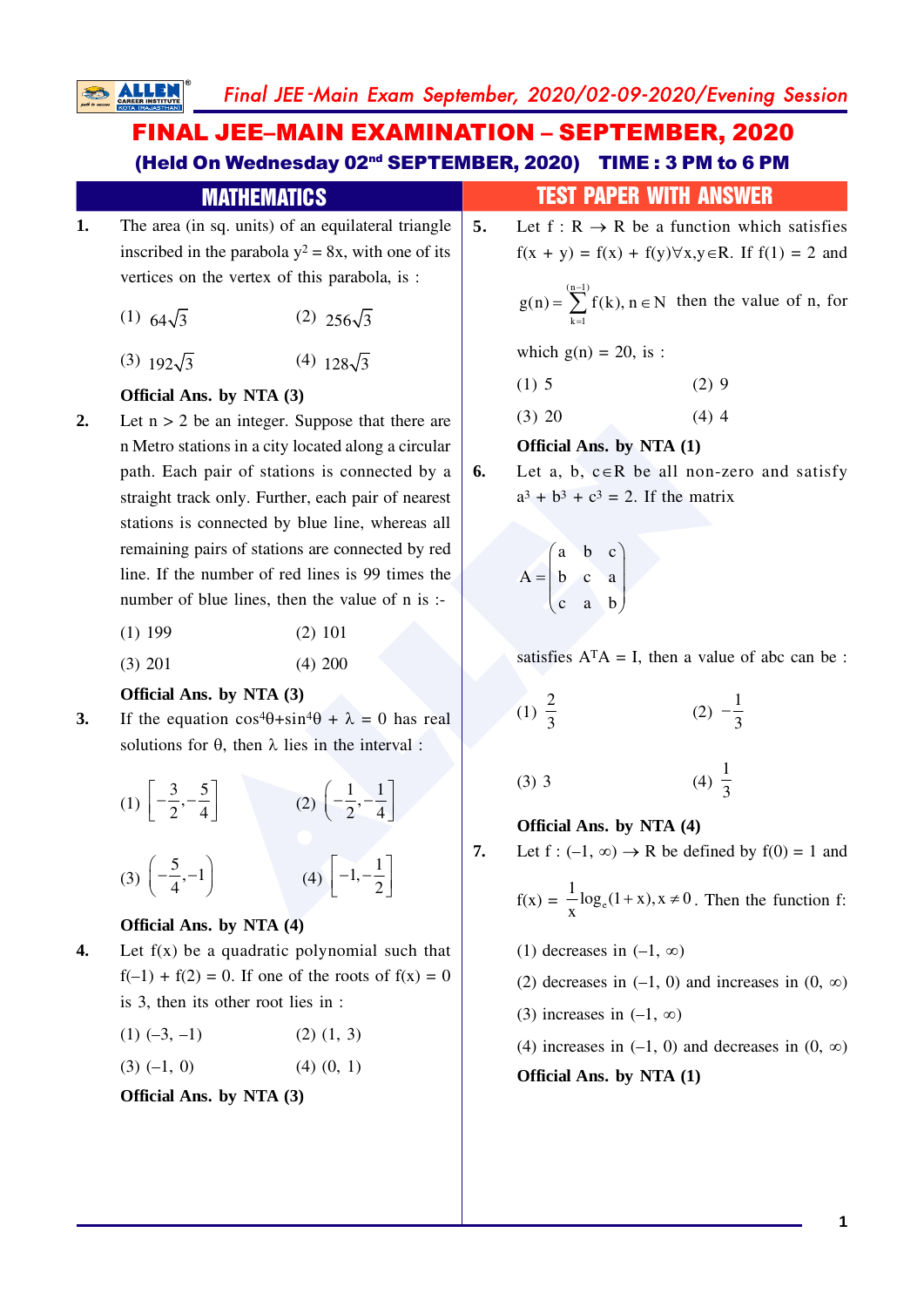# Final JEE -Main Exam September, 2020/02-09-2020/Evening Session

 $\overline{0}$ 

**8.** If the sum of first 11 terms of an A.P.,  $a_1 a_2, a_3,...$ is 0 ( $a_1 \neq 0$ ), then the sum of the A.P.,  $a_1$ ,  $a_3$ ,  $a_5$ ,..., $a_{23}$  is  $ka_1$ , where k is equal to :

$$
(1) \frac{121}{10} \qquad (2) -\frac{72}{5}
$$

$$
(3) \frac{72}{5} \qquad \qquad (4) \ -\frac{121}{10}
$$

#### **Official Ans. by NTA (2)**

**9.** The imaginary part of

$$
\left(3+2\sqrt{-54}\right)^{1/2} - \left(3-2\sqrt{-54}\right)^{1/2} \text{ can be :}
$$

$$
(1) \t -2\sqrt{6} \t (2) 6
$$

 $(3) \sqrt{6}$  $\frac{1}{6}$  (4)  $-\sqrt{6}$ 

#### **Official Ans. by NTA (1)**

- **10.** 1/x  $\lim_{x\to 0} \left( \tan \left( \frac{\pi}{4} + x \right) \right)^{11}$  is equal to : (1) 2 (2) e
	- (3) 1 (4)  $e^2$

#### **Official Ans. by NTA (4)**

- **11.** The equation of the normal to the curve  $y = (1+x)^{2y} + \cos^2(\sin^{-1}x)$  at  $x = 0$  is :
	- (1)  $y = 4x + 2$  (2)  $x + 4y = 8$
	- (3)  $y + 4x = 2$  (4)  $2y + x = 4$

**Official Ans. by NTA (2)**

**12.** For some  $\theta \in \left[0, \frac{\pi}{2}\right]$ 2  $\theta \in \left(0, \frac{\pi}{2}\right)$ , if the eccentricity of the hyperbola,  $x^2-y^2\sec^2\theta = 10$  is  $\sqrt{5}$  times the eccentricity of the ellipse,  $x^2 \sec^2 \theta + y^2 = 5$ , then the length of the latus rectum of the ellipse, is:

(1) 
$$
\sqrt{30}
$$
 (2)  $\frac{4\sqrt{5}}{3}$ 

$$
(3) 2\sqrt{6} \qquad (4) \frac{2\sqrt{5}}{3}
$$

**Official Ans. by NTA (2)**

**13.** Which of the following is a tautology ?

(1) 
$$
(\neg p) \land (p \lor q) \rightarrow q
$$
 (2)  $(q \rightarrow p) \lor \neg (p \rightarrow q)$   
(3)  $(p \rightarrow q) \land (q \rightarrow p)$  (4)  $(\neg q) \lor (p \land q) \rightarrow q$ 

- **Official Ans. by NTA (1)**
- **14.** A plane passing through the point (3, 1,1) contains two lines whose direction ratios are 1, –2, 2 and 2, 3, –1 respectively. If this plane also passes through the point  $(\alpha, -3, 5)$ , then  $\alpha$  is equal to:
	- $(1)$  –10 (2) 5
	- (3) 10 (4) –5

#### **Official Ans. by NTA (2)**

**Official Ans. by NTA (2)**<br>
(2) 6<br>
(4)  $-\sqrt{6}$ <br> **Englement of**<br> **Englement of**<br> **Englement of**<br> **Englement of**<br> **Englement of**<br> **Englement of**<br> **Englement of**<br> **Englement of**<br> **Englement of**<br> **Englement of**<br> **ENGLEMES** (A **15.** Let E <sup>C</sup> denote the complement of an event E. Let  $E_1$ ,  $E_2$  and  $E_3$  be any pairwise independent events with  $P(E_1) > 0$  and  $P(E_1 \cap E_2 \cap E_3) = 0$ .

Then  $P(E_2^C \cap E_3^C / E_1)$  is equal to :

(1) 
$$
P(E_3^C) - P(E_2)
$$
 (2)  $P(E_2^C) + P(E_3)$ 

(3)  $P(E_3^C) - P(E_2^C)$  (4)  $P(E_3) - P(E_2^C)$ 

**Official Ans. by NTA (1)**

**16.** Let 
$$
A = \{X = (x, y, z)^T : PX = 0 \text{ and }
$$

$$
x^2 + y^2 + z^2 = 1
$$
 where  $P = \begin{bmatrix} 1 & 2 & 1 \\ -2 & 3 & -4 \\ 1 & 9 & -1 \end{bmatrix}$ ,

then the set A :

- (1) is a singleton
- (2) contains exactly two elements
- (3) contains more than two elements
- (4) is an empty set

#### **Official Ans. by NTA (2)**

**17.** Consider a region  $R = \{(x, y) \in R^2 : x^2 \leq y \leq 2x\}.$ If a line  $y = \alpha$  divides the area of region R into two equal parts, then which of the following is true?

> (1)  $\alpha^3 - 6\alpha^2 + 16 = 0$  (2)  $3\alpha^2 - 8\alpha + 8 = 0$ (3)  $\alpha^3 - 6\alpha^{3/2} - 16 = 0$  (4)  $3\alpha^2 - 8\alpha^{3/2} + 8 = 0$ **Official Ans. by NTA (4)**